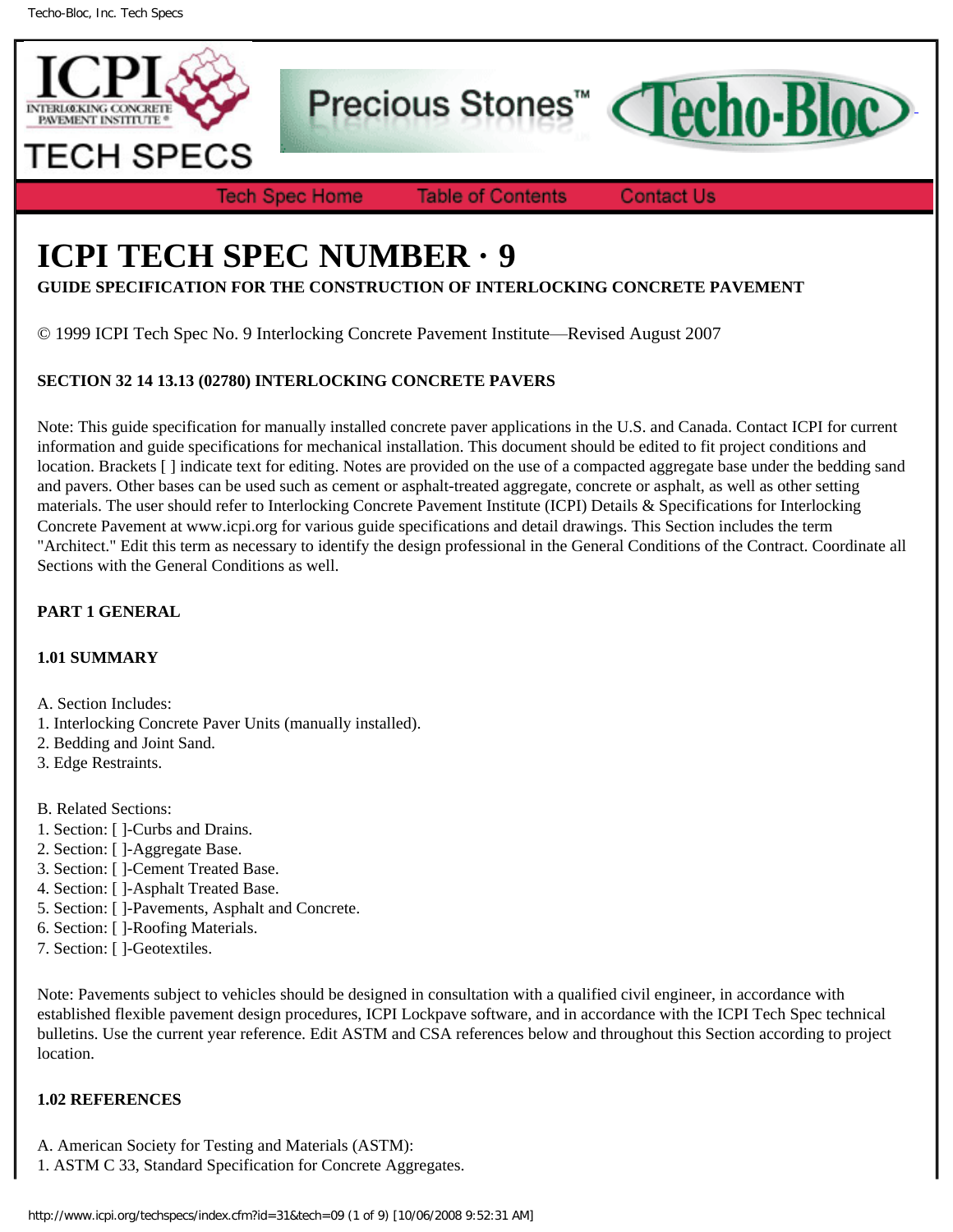- 2. ASTM C 136, Standard Test Method for Sieve Analysis of Fine and Coarse Aggregates.
- 3. ASTM C 140, Standard Test Methods for Sampling and Testing Concrete Masonry Units and Related Units.
- 4. ASTM C 144, Standard Specification for Aggregate for Masonry Mortar.
- 5. ASTM C 936, Standard Specification for Solid Concrete Interlocking Paving Units.
- 6. ASTM C 979, Pigments for Integrally Colored Concrete.

7. ASTM D 698, Standard Test Method for Laboratory Compaction Characteristics of Soil Using Standard Effort (12,000 ftlbf/ft 3  $(600 \text{ kN-m/m } 3)$ ).

8. ASTM D 1557, Test Method for Laboratory Compaction Characteristics of Soil Using Modified Effort (56,000 ft-lbf/ft 3 (2,700  $kN-m/m 3$ )).

9. ASTM D 2940, Specification for Graded Aggregate Material for Bases or Subbases for Highways or Airports.

B. Canadian Standards Association (CSA):

- 1. A231.2, Precast Concrete Pavers.
- 2. A23.2A, Sieve Analysis of Fine and Coarse Aggregates.
- 3. A23.1-FA1, Concrete Materials and Methods of Concrete Construction.
- 4. A179, Mortar and Grout for Unit Masonry.
- C. Interlocking Concrete Pavement Institute (ICPI):
- 1. ICPI Tech Spec technical bulletins.

# **1.03 SUBMITTALS**

A. In accordance with Conditions of the Contract and Division 1 Submittal Procedures Section.

B. Manufacturer's drawings and details: Indicate perimeter conditions, relationship to adjoining materials and assemblies, [expansion and control joints,] concrete paver [layout,] [patterns,] [color arrangement,] installation [and setting] details.

C. Sieve analysis per [ASTM C 136][CSA A23.2A] for grading of bedding and joint sand.

D. Concrete pavers:

1. [Four] representative full-size samples of each paver type, thickness, color, finish that indicate the range of color variation and texture expected in the finished installation. Color(s) selected by [Architect] [Engineer] [Landscape Architect] [Owner] from manufacturer's available colors.

2. Accepted samples become the standard of acceptance for the work.

3. Test results from an independent testing laboratory for compliance of paving unit requirements to [ASTM C 936][CSA A231.2].

4. Manufacturer's certification of concrete pavers by ICPI as having met applicable [ASTM][CSA] standards.

5. Manufacturer's catalog product data, installation instructions, and material safety data sheets for the safe handling of the specified materials and products.

E. Paver Installation Subcontractor:

1. A copy of Subcontractor's current certificate from the Interlocking Concrete Pavement Institute Level I Concrete Paver Installer Certification program.

Note: ICPI certifies that installers have passed an exam on installation knowledge and does not certify or guarantee the quality of installation. Job references should be carefully reviewed and verified to assist in identifying competent contractors.

2. Job references from projects of a similar size and complexity. Provide Owner/Client/General Contractor names and phone numbers.

## **1.04 QUALITY ASSURANCE**

A. Paving Subcontractor Qualifications:

1. Utilize an installer having successfully completed concrete paver installation similar in design, material, and extent indicated on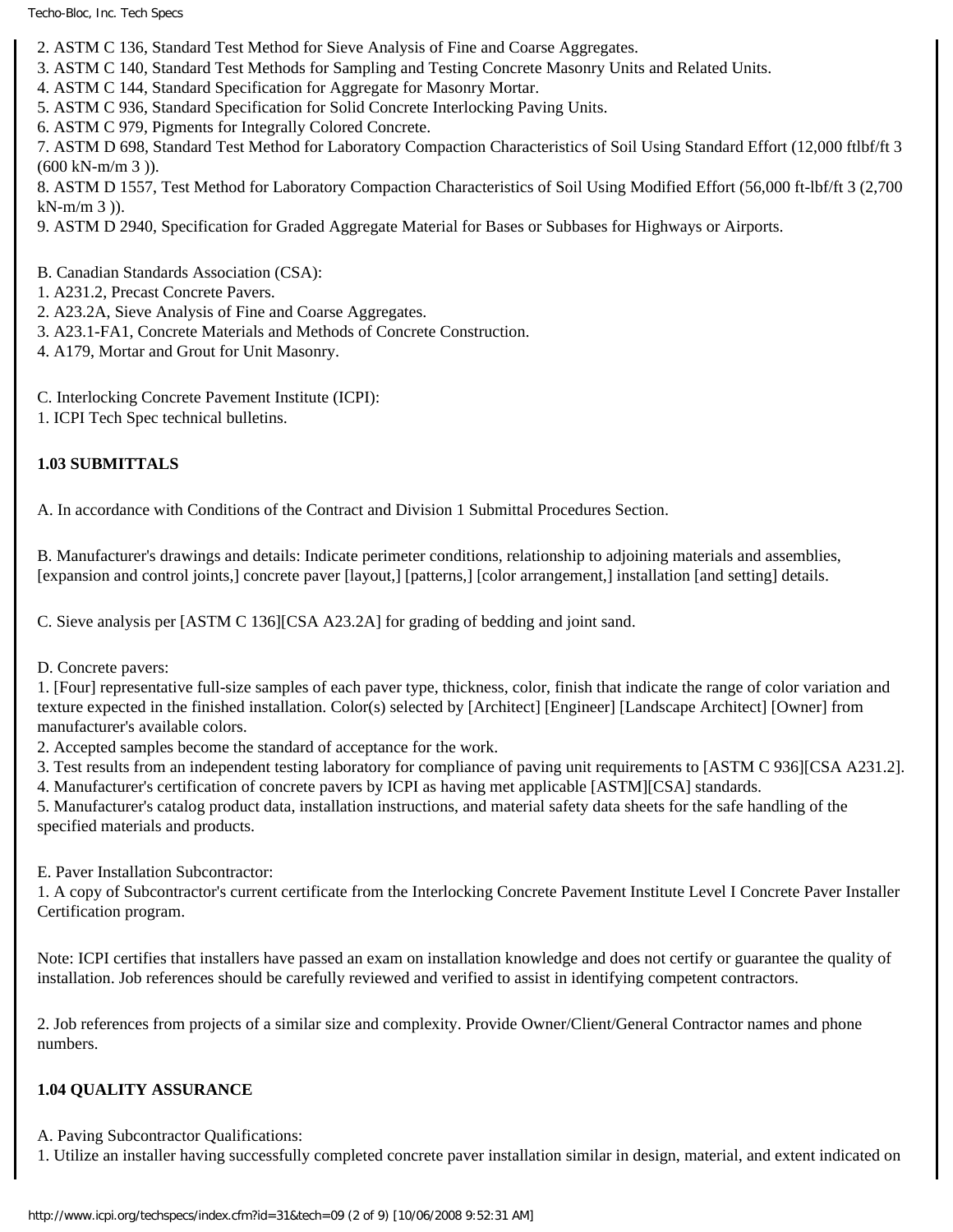this project.

2. Utilize an installer holding a current certificate from the Interlocking Concrete Pavement Institute Concrete Paver Installer Certification program.

B. Regulatory Requirements and Approvals: [Specify applicable licensing, bonding or other requirements of regulatory agencies.].

C. Mock-Ups:

Note: A site visit and approval by the owner's representative during the first day of paving may substitute for a mock-up.

- 1. Install a 7 ft x 7 ft  $(2 \times 2 \text{ m})$  paver area.
- 2. Use this area to determine surcharge of the bedding sand layer, joint sizes, lines, laying pattern(s), color(s) and texture of the job.
- 3. Evaluate the need for protective pads when compacting paving units with architectural finishes.
- 4. This area will be used as the standard by which the work will be judged.
- 5. Subject to acceptance by owner, mock-up may be retained as part of finished work.
- 6. If mock-up is not retained, remove and properly dispose of mock-up.

## **1.05 DELIVERY, STORAGE & HANDLING**

A. General: Comply with Division 1 Product Requirement Section.

B. Refer to manufacturer's ordering instructions and leadtime requirements to avoid construction delays.

C. Delivery: Deliver materials in manufacturer's original, unopened, undamaged containers packaging with identification labels intact.

1. Coordinate delivery and paving schedule to minimize interference with normal use of buildings adjacent to paving.

2. Deliver concrete pavers to the site in steel banded, plastic banded or plastic wrapped packaging capable of transfer by fork lift or clamp lift.

3. Unload pavers at job site in such a manner that no damage occurs to the product.

D. Storage and Protection: Store materials protected such that they are kept free from mud, dirt, and other foreign materials. [Store concrete paver cleaners and sealers per manufacturer's instructions.]

## **1.06 PROJECT/SITE CONDITIONS**

A. Environmental Requirements:

- 1. Do not install sand or pavers during heavy rain or snowfall.
- 2. Do not install sand and pavers over frozen base materials.
- 3. Do not install frozen sand or saturated sand.
- 4. Do not install concrete pavers on frozen or saturated sand.

## **1.07 MAINTENANCE**

A. Extra Materials: Provide [Specify area] [Specify percentage.] additional material for use by owner for maintenance and repair.

# **PART 2 PRODUCTS**

## **2.01 INTERLOCKING CONCRETE PAVERS**

Note: In addition to ASTM or CSA conformance, ICPI recommends a maximum 3:1 aspect ratio (length  $\div$  thickness) and a minimum 3 1 / 8 in. (80 mm) thickness for vehicular applications. Residential driveways and pedestrian applications should use a minimum  $2 \frac{3}{8}$  in. (60 mm) thick units with a maximum 4:1 aspect ratio.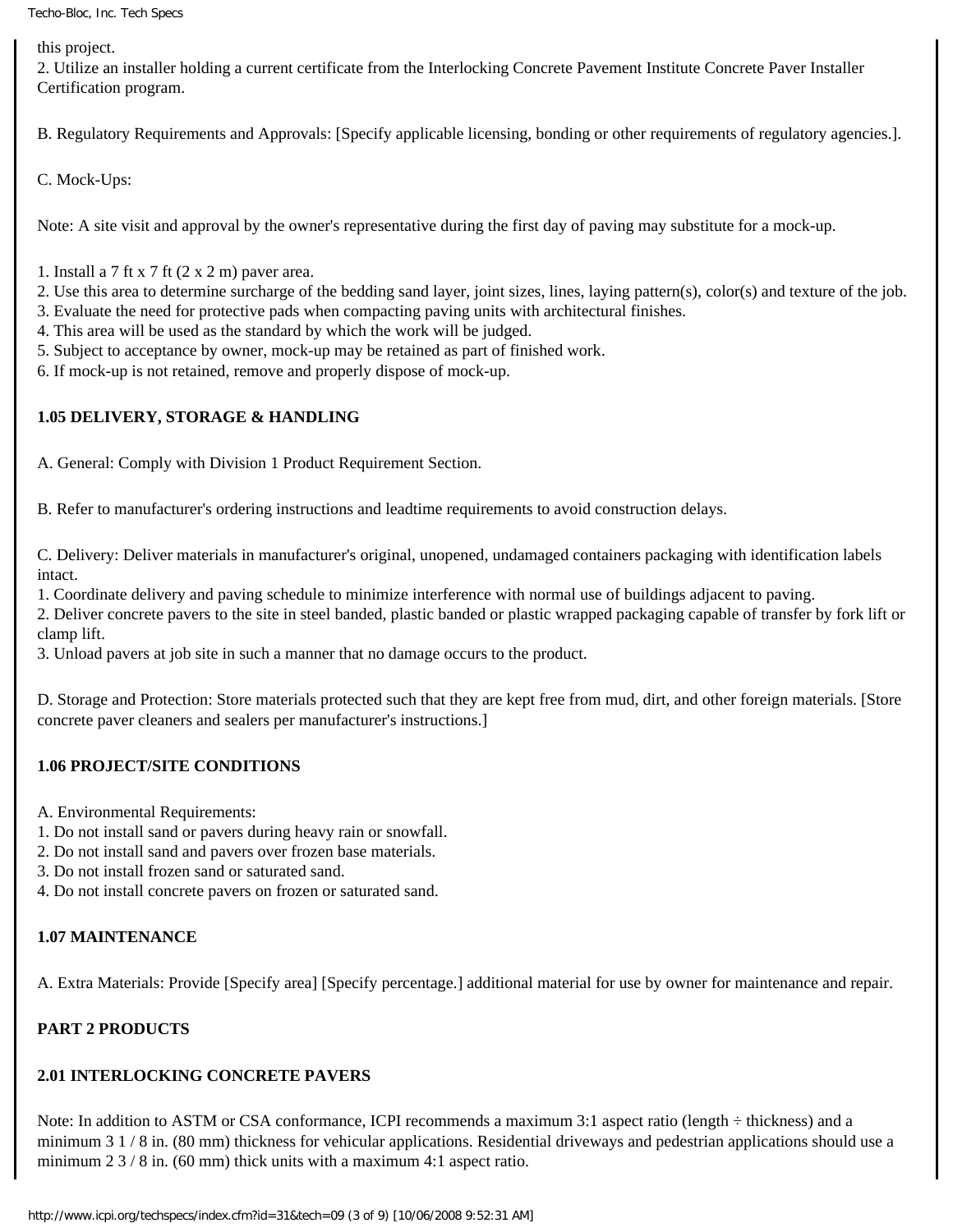- A. Manufacturer: [Specify ICPI member manufacturer name.].
- 1. Contact: [Specify ICPI member manufacturer contact information.].
- B. Interlocking Concrete Paver Units, including the following:
- 1. Paver Type: [Specify name of product group, family, series, etc.].
- a. Material Standard: Comply with material standards set forth in [ASTM C 936][CSA A231.2].
- b. Color [and finish]: [Specify color.] [Specify finish].
- c. Color Pigment Material Standard: Comply with ASTM C 979.

Note: Concrete pavers may have spacer bars on each unit. Spacer bars are recommended for mechanically installed pavers and for those in heavy vehicular traffic. Manually installed pavers may be installed with or without spacer bars. Verify with manufacturers that overall dimensions do not include spacer bars.

d. Size: [Specify.] inches [({Specify.}mm)] x [Specify.] inches [({Specify}mm)] x [Specify.] inches [({Specify.} mm)] thick.

Note: If 3 1/8 in. (80 mm) thick pavers are specified, their compressive strength test results per ASTM C 140 should be adjusted by multiplying by 1.18 to equate the results to that from 2 3 / 8 in. (60 mm) thick pavers. Contact ICPI for adjustment factors for pavers exceeding 3 1 / 8 in. (80 mm) thickness.

Note: For ASTM C 936 use the following material characteristics:

e. Average Compressive Strength: 8,000 psi (55 MPa) with no individual unit under 7,200 psi (50 MPa).

f. Average Water Absorption (ASTM C 140): 5% with no unit greater than 7%.

g. Freeze/Thaw Resistance (ASTM C 67): Resistant to 50 freeze-thaw cycles with no greater than 1% loss of material. Freeze-thaw testing requirements shall be waived for applications not exposed to freezing conditions.

Note: For CSA A231.2 use the following material characteristics:

h. Minimum average cube compressive strength of 7,250 psi (50 MPa) for laboratory cured specimens or 5,800 psi (40 MPa) for unconditioned field samples.

i. Resistance to 28 freeze-thaw cycles while immersed in a 3% saline solution with no greater mass lost than 225 g/m 2 of surface area after 28 years, or 500 g/m 2 after 49 cycles.

# **2.02 PRODUCT SUBSTITUTIONS**

A. Interlocking concrete pavers: as specified or approved equal.

## **2.03 BEDDING AND JOINT SAND**

A. Provide bedding and joint sand as follows:

1. Clean, non-plastic, free from deleterious or foreign matter, symmetrically shaped, natural or manufactured from crushed rock.

2. Do not use stone dust.

3. Do not use limestone screenings or sand for the bedding that does not conform to the grading requirements of [ASTM C 33] [CSA A23.1-FA1].

4. Do not use mason sand, or sand conforming to [ASTM C 144][CSA A179] for the bedding sand.

Note: If the pavement will be exposed to heavy traffic with trucks, i.e., a major thoroughfare with greater than 1.5 million 18-Kip (80 kN) equivalent single axle loads, see ICPI Tech Spec 17-Bedding Sand Selection for Interlocking Concrete Pavements in Vehicular Applications for test methods and criteria for assessing bedding sand durability. Limestone screenings will typically not meet the durabulity requirements outlined in Tech Spec 17. However, there are some granite materials that meet these requirements. Tech Spec 17 recommends using concrete sand as a first preference.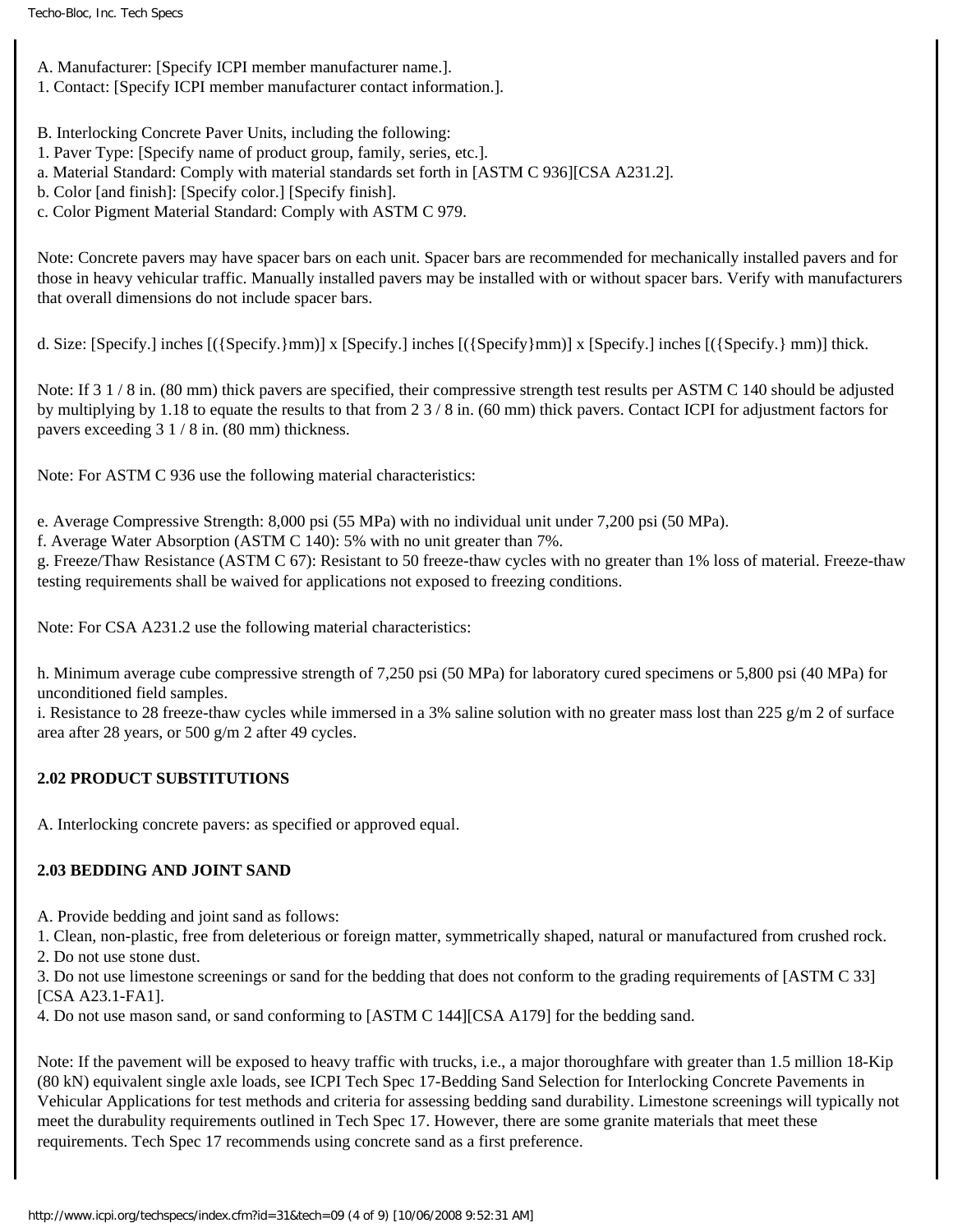4. Where concrete pavers are subject to vehicular traffic, utilize sands that are as hard as practically available.

5. Sieve according to [ASTM C 136][CSA A23.2A].

6. Bedding Sand Material Requirements: Conform to the grading requirements of [ASTM C 33][CSA A23.1-FA1] with modifications as shown in Table 1.

Note: Coarser sand than that specified in Table 2 below may be used for joint sand including C 33 or A23.1 material as shown in Table 1. Use material where the largest sieve size easily enters the smallest joints. For example, if the smallest paver joints are 2 mm wide, use sand 2 mm and smaller in particle size. If C 33 or A23.1 sand is used for joint sand, extra effort may be required in sweeping material and compacting the pavers in order to completely fill the joints.

mark of the

| <b>Grading Requirements for Bedding Sand</b> |                     |                      |                 |  |  |  |
|----------------------------------------------|---------------------|----------------------|-----------------|--|--|--|
| <b>ASTM C33</b>                              |                     | <b>CSA A23.1-FA1</b> |                 |  |  |  |
| Sieve Size                                   | Percent Passing     | Sieve Size           | Percent Passing |  |  |  |
| $3/8$ in. $(9.5$ mm)                         | 100                 | $10 \text{ mm}$      | 100             |  |  |  |
| No. 4 (4.75 mm)                              | 95 to 100           | $5 \text{ mm}$       | 95 to 100       |  |  |  |
| No. 8 (2.36 mm)                              | 80 to 100           | $2.5 \text{ mm}$     | 80 to 100       |  |  |  |
| No. $16(1.18 \text{ mm})$                    | 50 to 85            | $1.25$ mm            | 50 to 90        |  |  |  |
| No. 30 (0.600 mm)                            | $25$ to $60$        | $0.630$ mm           | $25$ to $65$    |  |  |  |
| No. 50 (0.300 mm)                            | $10 \text{ to } 30$ | $0.315$ mm           | 10 to 35        |  |  |  |
| No. 100 (0.150 mm)                           | 2 to 10             | $0.160$ mm           | $2$ to $10$     |  |  |  |
| No. 200 (0.075 mm)                           |                     | $0.075$ mm           |                 |  |  |  |

#### Table 2

| <b>Grading Requirements for Joint Sand</b> |                                               |                                                    |                   |                        |  |  |
|--------------------------------------------|-----------------------------------------------|----------------------------------------------------|-------------------|------------------------|--|--|
|                                            | <b>ASTM C 144</b>                             | <b>ASTM C144</b>                                   | <b>CSA A179</b>   |                        |  |  |
| <b>Sieve Size</b>                          | <b>Natural Sand</b><br><b>Percent Passing</b> | <b>Manufactured Sand</b><br><b>Percent Passing</b> | <b>Sieve Size</b> | <b>Percent Passing</b> |  |  |
| No. 4 (4.75 mm)                            | 100                                           | 100                                                | $5 \text{ mm}$    | 100                    |  |  |
| No. $8(2.36$ mm)                           | 95 to 100                                     | 95 to 100                                          | $2.5$ mm          | 90 to 100              |  |  |
| No. 16 (1.18 mm)                           | 70 to 100                                     | 70 to 100                                          | $1.25$ mm         | 85 to 100              |  |  |
| No. 30 (0.600 mm)                          | 40 to 75                                      | 40 to 100                                          | $0.630$ mm        | 65 to 95               |  |  |
| No. 50 (0.300 mm)                          | 10 to 35                                      | 20 to 40                                           | $0.315$ mm        | 15 to 80               |  |  |
| No. 100 (0.150 mm)                         | 2 to 15                                       | 10 to 25                                           | $0.160$ mm        | 0 to 35                |  |  |
| No. 200 (0.075 mm)                         | $0$ to $1$                                    | 0 to 10                                            | $0.075$ mm        | $0$ to $1$             |  |  |

7. Joint Sand Material Requirements: Conform to the grading requirements of [ASTM C 144][CSA-A179] as shown with modifications in Table 2 or meet the requirements for bedding sand in Table 1.

Note: Specify specific components of a system, manufactured unit or type of equipment. See ICPI Tech Spec 3-Edge Restraints for Interlocking Concrete Pavements for guidance on selection and design of edge restraints.

#### **2.04 EDGE RESTRAINTS**

A. Where not otherwise retained, provide edge restraints installed around the perimeter of all interlocking concrete paving unit areas as follows:

1. Manufacturer: [Specify manufacturer.].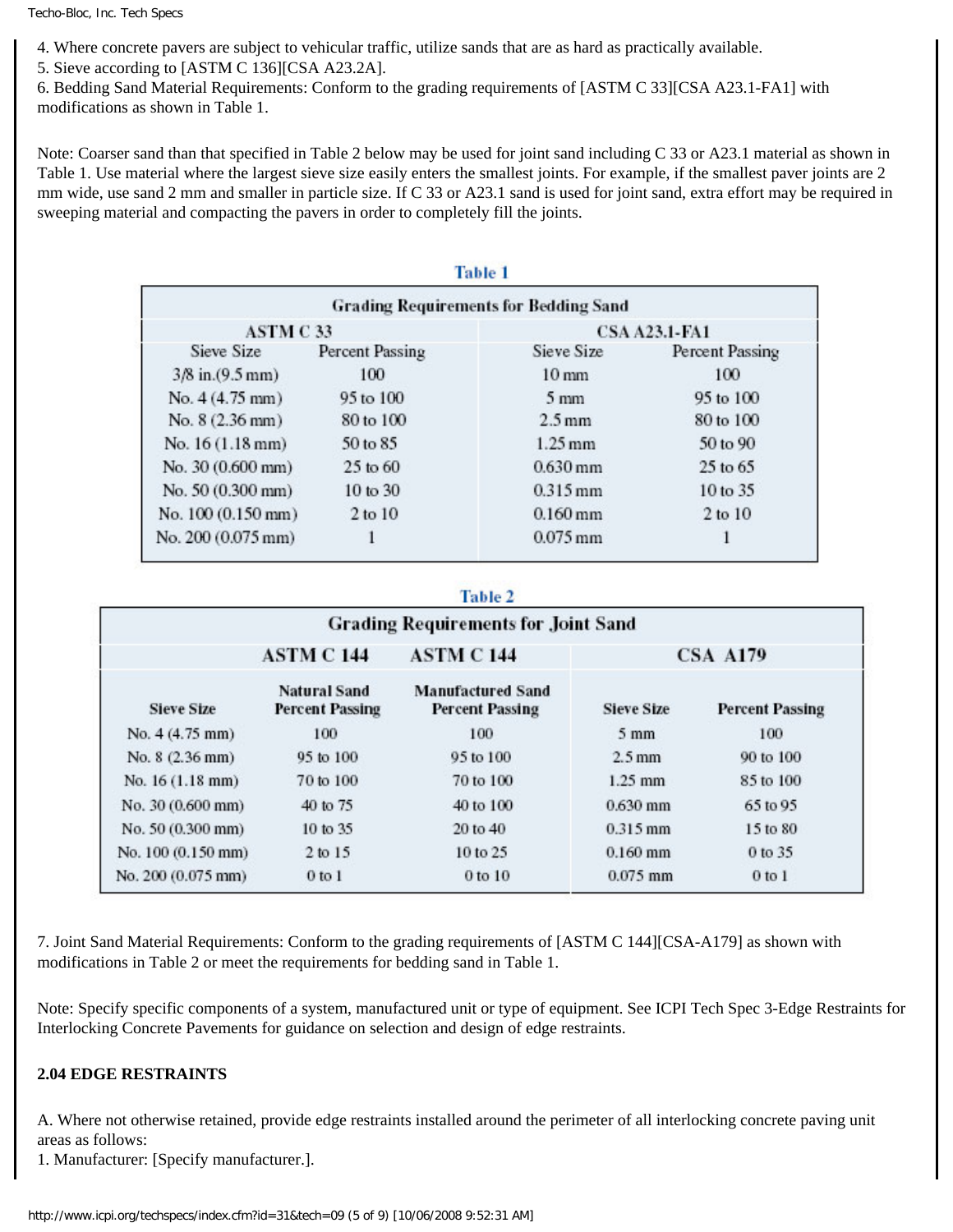- 2. Material: [Plastic] [Concrete] [Aluminum] [Steel] [Pre-cast concrete] [Cut stone] [Concrete].
- 3. Material Standard: [Specify material standard.].

# **2.05 ACCESSORIES**

A. Provide accessory materials as follows:

Note: Delete article below if geotextile is not used.

- 1. Geotextile Fabric:
- a. Material Type and Description: [Specify material type and description.].
- b. Material Standard: [Specify material standard.].
- c. Manufacturer: [Acceptable to interlocking concrete paver manufacturer] [Specify manufacturer.].

Note: Delete article below if cleaners, sealers, and/or joint sand stabilizers are not specified.

- 2. [Cleaners] [Sealers] [Joint sand stabilizers]
- a. Material Type and Description: [Specify material type and description.].
- b. Material Standard: [Specify material standard.].
- c. Manufacturer: [Specify manufacturer.].

# **PART 3 EXECUTION**

#### **3.01 ACCEPTABLE INSTALLERS**

A. [Specify acceptable paving subcontractors.].

## **3.02 EXAMINATION**

A. Acceptance of Site Verification of Conditions:

1. General Contractor shall inspect, accept and certify in writing to the paver installation subcontractor that site conditions meet specifications for the following items prior to installation of interlocking concrete pavers.

Note: Compaction of the soil subgrade is recommended to at least 98% standard Proctor density per ASTM D 698 for pedestrian areas and residential driveways. Compaction to at least 98% modified Proctor density per ASTM D 1557 is recommended for areas subject to heavy vehicular traffic. Stabilization of the subgrade and/or base material may be necessary with weak or saturated subgrade soils.

a. Verify that subgrade preparation, compacted density and elevations conform to specified requirements.

b. Verify that geotextiles, if applicable, have been placed according to drawings and specifications.

Note: Local aggregate base materials typical to those used for highway flexible pavements are recommended, or those conforming to ASTM D 2940. Compaction of aggregate is recommended to not less than 98% Proctor density in accordance with ASTM D 698 is recommended for pedestrian areas and residential driveways. Minimum 98% modified Proctor density according to ASTM D 1557 is recommended for vehicular areas. Mechanical tampers are recommended for compaction of soil subgrade and aggregate base in areas not accessible to large compaction equipment. Such areas can include that around lamp standards, utility structures, building edges, curbs, tree wells and other protrusions. Note: Prior to screeding the bedding sand, the recommended base surface tolerance should be  $\pm$  3 / 8 in. (10 mm) over a 10 ft. (3 m) straight edge. See ICPI Tech Spec 2-Construction of Interlocking Concrete Pavements for further guidance on construction practices.

Note: The elevations and surface tolerance of the base determine the final surface elevations of concrete pavers. The paver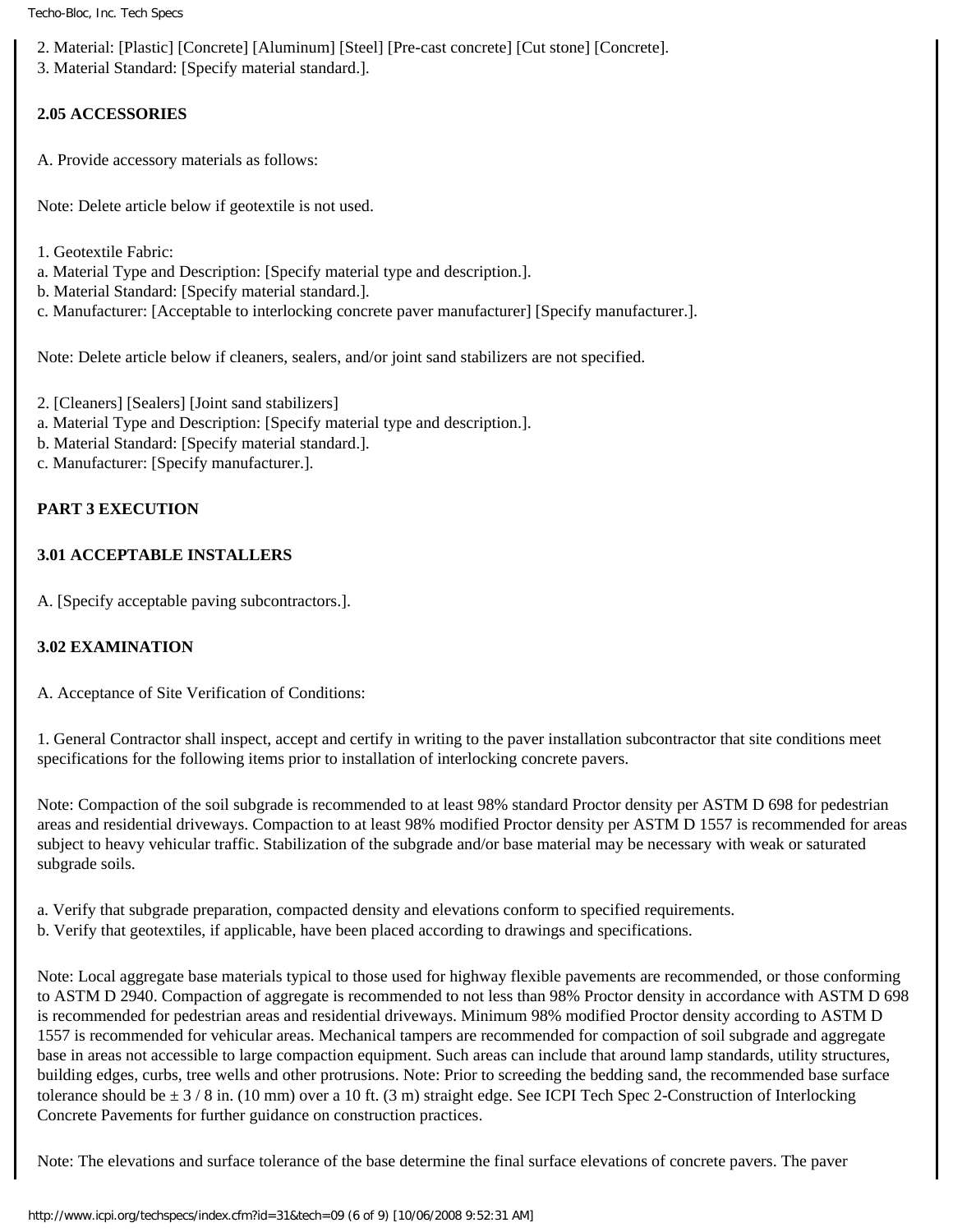installation contractor cannot correct deficiencies in the base surface with additional bedding sand or by other means. Therefore, the surface elevations of the base should be checked and accepted by the General Contractor or designated party, with written certification to the paving subcontractor, prior to placing bedding sand and concrete pavers.

c. Verify that [Aggregate] [Cement-treated] [Asphalt-treated] [Concrete] [Asphalt] base materials, thickness, [compacted density], surface tolerances and elevations conform to specified requirements.

d. Provide written density test results for soil subgrade, [aggregate] [cement-treated][asphalt-treated][asphalt] base materials to the Owner, General Contractor and paver installation subcontractor.

e. Verify location, type, and elevations of edge restraints, [concrete collars around] utility structures, and drainage inlets.

2. Do not proceed with installation of bedding sand and interlocking concrete pavers until [subgrade soil and] base conditions are corrected by the General Contractor or designated subcontractor.

# **3.03 PREPARATION**

A. Verify base is dry, certified by General Contractor as meeting material, installation and grade specifications.

B. Verify that base [and geotextile] is ready to support sand, [edge restraints,] and, pavers and imposed loads.

C. Edge Restraint Preparation:

1. Install edge restraints per the drawings [and manufacturer's recommendations] [at the indicated elevations].

Note: Retain the following two subparagraphs if specifying edge restraints that are staked into the base with spikes.

2. Mount directly to finished base. Do not install on bedding sand.

3. The minimum distance from the outside edge of the base to the spikes shall be equal to the thickness of the base.

## **3.04 INSTALLATION**

A. Spread bedding sand evenly over the base course and screed to a nominal 1 in. (25 mm) thickness. Spread bedding sand evenly over the base course and screed rails, using the rails and/or edge restraints to produce a nominal 1 in. (25 mm) thickness, allowing for specified variation in the base surface.

- 1. Do not disturb screeded sand.
- 2. Screeded area shall not substantially exceed that which is covered by pavers in one day.

3. Do not use bedding sand to fill depressions in the base surface.

Note: When initially placed on the bedding sand, manually installed pavers often touch each other, or their spacer bars if present. Joint widths and lines (bond lines) are straightened and aligned to specifications with pry bars as paving proceeds.

B. Lay pavers in pattern(s) shown on drawings. Make horizontal adjustments to laid pavers as required.

Note: Contact manufacturer of interlocking concrete paver units for recommended joint widths.

C. Provide joints between pavers between  $\left[ 1/16 \text{ in.} \text{ and } 3/16 \text{ in.} \text{ (2 and 5 mm)} \right]$  wide. No more than 5% of the joints shall exceed 1 / 4 in. (6 mm) wide to achieve straight bond lines.

D. Joint (bond) lines shall not deviate more than  $\pm 1/2$  in. (15 mm) over 50 ft. (15 m) from string lines.

E. Fill gaps at the edges of the paved area with cut pavers or edge units.

F. Cut pavers to be placed along the edge with a [double blade paver splitter or] masonry saw.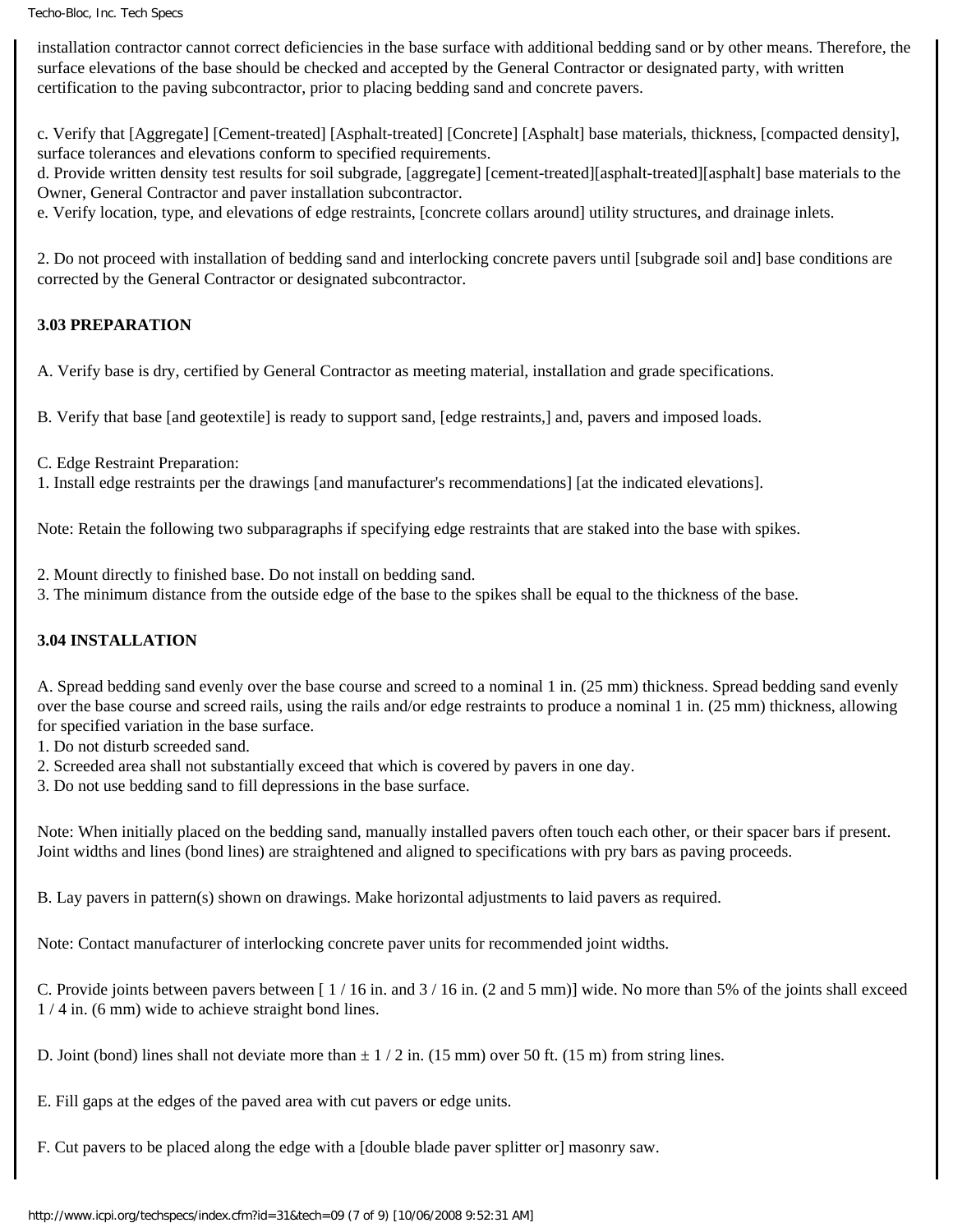Note. Specify requirements for edge treatment in paragraph below.

G. [Adjust bond pattern at pavement edges such that cutting of edge pavers is minimized. All cut pavers exposed to vehicular tires shall be no smaller than one-third of a whole paver.] [Cut pavers at edges as indicated on the drawings.]

H. Keep skid steer and forklift equipment off newly laid pavers that have not received initial compaction and joint sand.

I. Use a low-amplitude plate compactor capable of at least minimum of 5,000 lbf (22 kN) at a frequency of 75 to 100 Hhz to vibrate the pavers into the sand. Remove any cracked or damaged pavers and replace with new units.

J. Simultaneously spread, sweep and compact dry joint sand into joints continuously until full. This will require at least 4 to 6 passes with a plate compactor. Do not compact within 6 ft (2 m) of unrestrained edges of paving units.

K. All work within 6 ft. (2 m) of the laying face must shall be left fully compacted with sand-filled joints at the end of each day or compacted upon acceptance of the work. Cover the laying face or any incomplete areas with plastic sheets overnight if not closed with cut and compacted pavers with joint sand to prevent exposed bedding sand from becoming saturated from rainfall.

L. Remove excess sand from surface when installation is complete.

Note: Excess joint sand can remain on surface of pavers to aid in protecting their surface especially when additional construction occurs after their installation. If this is the case, delete the article above and use the article below. Designate person responsible for directing timing of removal of excess joint sand.

M. Allow excess joint sand to remain on surface to protect pavers from damage from other trades. Remove excess sand when directed by [Architect]. N. Surface shall be broom clean after removal of excess joint sand.

#### **3.05 FIELD QUALITY CONTROL**

A. The final surface tolerance from grade elevations shall not deviate more than  $\pm$  3/8 in. (10 mm) over 10 ft (3 m). Use a straightedge, flexible straightedge or transit depending on surface slope and contours.

B. Check final surface elevations for conformance to drawings.

Note: For installations on a compacted aggregate base and soil subgrade, the top surface of the pavers may be 1 / 8 to 1 / 4 in. (3 to 6 mm) above the final elevations after compaction. This helps compensate for possible minor settling normal to pavements.

C. The surface elevation of pavers shall be 1 / 8 in. to 3 / 8 in. (3 to 10 mm) above adjacent drainage inlets, concrete collars or channels.

Note: For pedestrian access routes maximum elevation should not exceed 1 / 4 in. (6 mm).

D. Lippage: No greater than 1 / 8 in. (3 mm) difference in height between adjacent pavers.

Note: Cleaning and sealing may be required for some applications. See ICPI Tech Spec 5-Cleaning and Sealing Interlocking Concrete Pavements for guidance on when to clean and seal the paver surface, and when to stabilize joint sand. Delete article below if cleaners, sealers and or joint sand stabilizers are not applied.

#### 3.06 [CLEANING] [SEALING] [JOINT SAND STABILIZATION]

A. [Clean] [Seal] [Apply joint sand stabilization materials to concrete pavers in accordance with the manufacturer's written recommendations.]